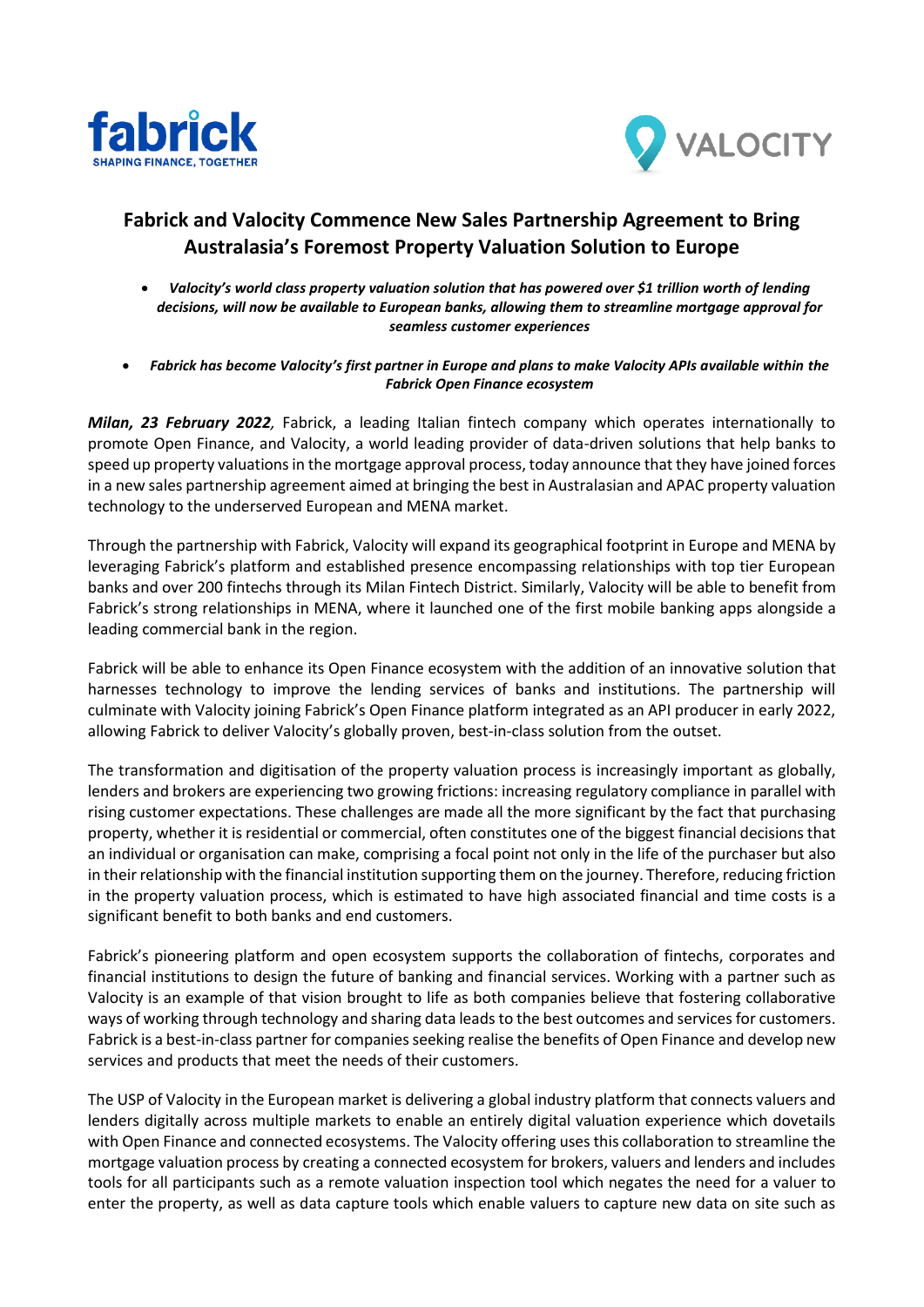sustainability data and green housing. It also provides integrated property data analytics providing insights both across the market and within Neobanks and incumbents alike.

Through the partnership with Fabrick, Valocity expects to go live in multiple top European jurisdictions in the next 24 months.

Valocity's bank grade secure innovative technology is run on Microsoft Azure and has won numerous awards including Microsoft Partner of the Year 2020 and the Singapore Fintech Festival global top 10. Moreover, further testament to its service: 90% of New Zealand lenders are now connected to and using the Valocity platform – bringing this proven technology to the Fabrick ecosystem will bolster the offering of innovative services that customers demand.

Fabrick will support Valocity's integration on its platform and expose the Valocity solution APIs to the wider ecosystem for third party banks to integrate directly through the Fabrick open finance platform.

**Marco Casartelli, Co-founder and Deputy CEO of Fabrick, said:** *"We are proud to partner with a trusted company like Valocity and make its transformative service available in Europe through our Open Finance ecosystem. The process of digital transformation that has improved and created more efficient customer experience across multiple industries has only just begun in the mortgage lending ecosystem and as an early pioneer and now market leader, Valocity is poised to offer a sought-after solution in Europe's marketplace. As all banks have to certify a property's value before agreeing a loan there is a large addressable market and opportunity for European lenders to offer seamless process that customers increasingly demand. Banks are cognisant of the need to accelerate their digital transformation to grow efficiently and remain competitive and when different players in the financial ecosystem work together, it enables all operators to easily integrate new services and quickly respond shifting customer needs."*

**Carmen Vicelich, Founder and CEO, Valocity, said:** *We're seeing more so than ever in a COVID world, we banks are recognising the importance of digital connectivity and to meet this demand Valocity has been growing and scaling rapidly across multiple new geographies. We're very excited to partner with Fabrick to work with their innovative lenders and support their significant ecosystem, to enable end to end digital mortgage lending solutions that put the customer first, and to continue the expansion of our globally proven mortgage valuation products*."

## **ABOUT FABRICK**

Fabrick is a European pioneer in Open Finance. Headquartered in Milan and with offices in London, Madrid, Zurich and Dubai, it operates internationally to enable innovative services in Open Finance by supporting the collaboration of fintechs, businesses and financial institutions. Our technological platform and ecosystem of relationships enable the development of new business models in finance, fostering growth and opportunities for all participants and delivering the concrete advantages of innovation. Fabrick has obtained authorisation from the Bank of Italy to operate as a Payment Institution (PI) and also is licensed for operating as Account Information Service Provider (AISP) and Payment Information Service Provider (PISP), all of which are offered within the ecosystem through a "license as a service" model. [http://www.fabrick.com](http://www.fabrick.com/)

## **ABOUT VALOCITY**

Valocity is a globally awarded FinTech company transforming and digitising the property decisioning process globally with customers across Australia, New Zealand, India, and Asia. Valocity digitises the entire property valuation process with its unique cloud-based valuation platform, with bespoke solutions for residential, commercial, and agricultural lending. It combines the best of nationwide property data with global technology and advanced analytics expertise to create automated valuation models, customised insights, and desktop valuations that enable data driven decision making and more seamless customer experiences. [valocityglobal.com](https://www.valocityglobal.com/)